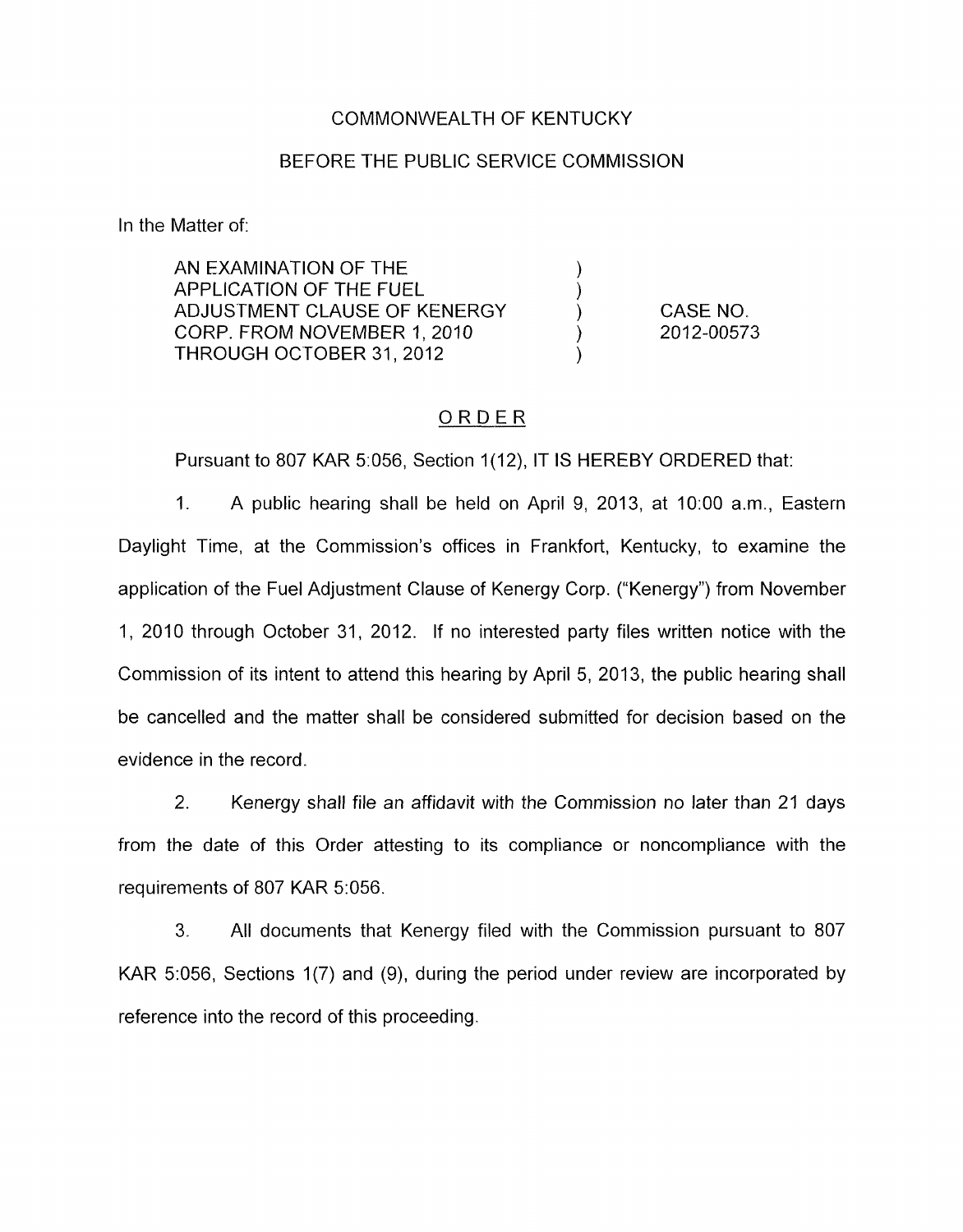4. Kenergy shall publish the following notice not less than 7 days or more than 21 days prior to the public hearing in a newspaper of general circulation in its service areas or in a trade publication or newsletter going to all customers. Kenergy shall also file an Affidavit of Publication of Hearing Notice with the Commission no later than April 5, 2013.

> A public hearing will be held on Tuesday, April 9, 2013, at 1O:OO a.m., Eastern Daylight Time, at the offices of the Kentucky Public Service Commission, 211 Sower Boulevard, Frankfort, Kentucky, to examine the application of the Fuel Adjustment Clause of Kenergy Corp. for the period November I, 2010 through October 31, 2012. Individuals interested in attending this hearing shall notify the Kentucky Public Service Commission in writing of their intent to attend no later than April 5, 2013. If no notices of intent to attend are received by that date, this hearing will be cancelled and the matter shall be considered submitted for decision based on the evidence in the record. Written notice of intent to attend this hearing should be sent to: Executive Director, Kentucky Public Service Commission, P.O. Box 615, Frankfort, Kentucky 40602.

5. The official record of the proceeding shall be by video only

6. a. Kenergy shall file with the Commission, no later than 30 days from the date of this Order, its responses to all information requested in the Appendix to this Order. Responses to requests for information shall be appropriately bound, tabbed and indexed and shall include the name of the witness responsible for responding to the questions related to the information provided, with copies to all parties of record and the original and six copies to the Commission. When numerous sheets are required for an item, each sheet should be appropriately indexed, e.g., Item 1(a), Sheet 2 of 6.

b. Each response shall he answered under oath or, for representatives of a public or private corporation or a partnership or association or a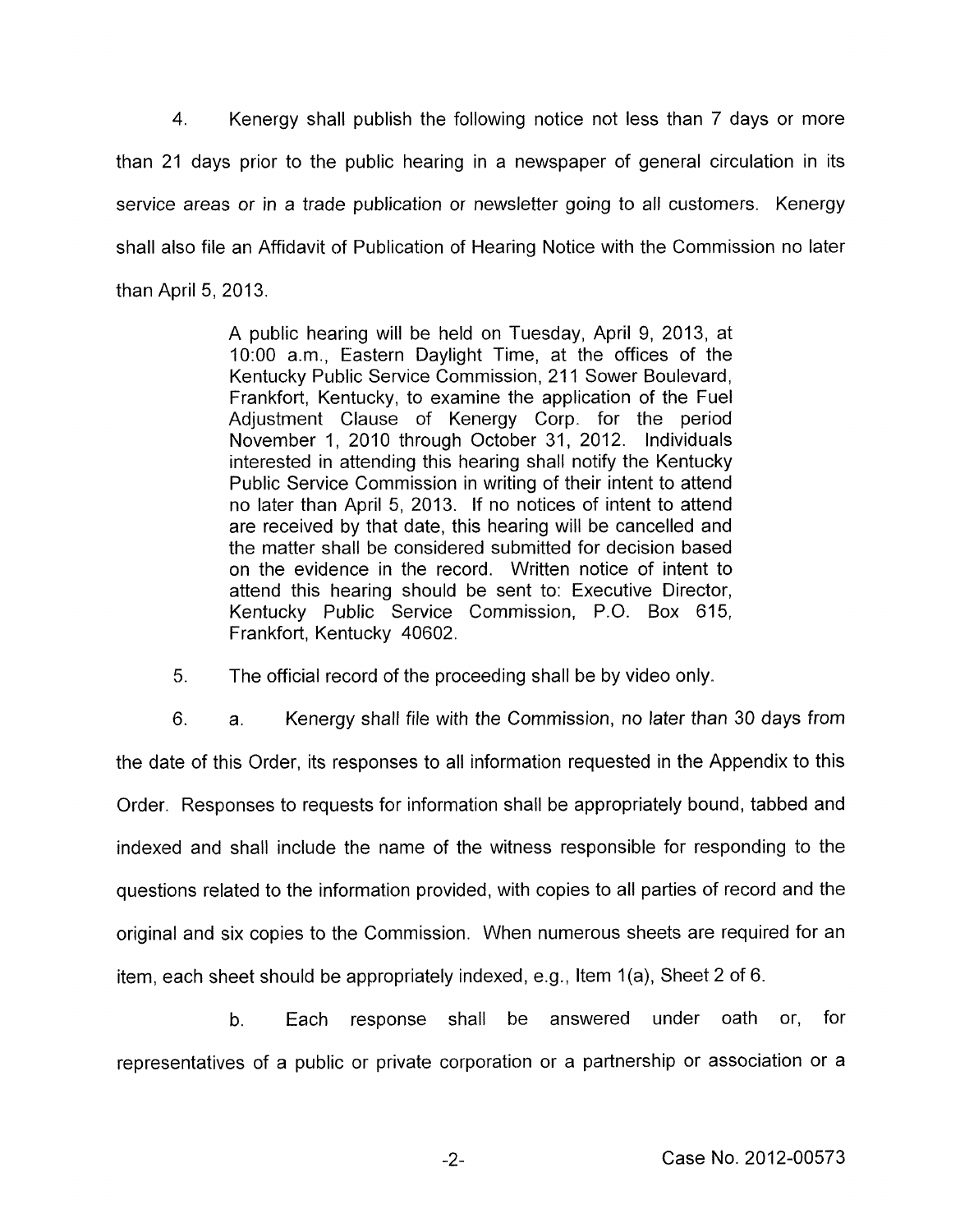governmental agency, be accompanied by a signed certification of the preparer or person supervising the preparation of the response on behalf of the entity that the response is true and accurate to the best of that person's knowledge, information, and belief formed after a reasonable inquiry.

c. A party shall make timely amendment to any prior response if it obtains information which indicates that the response was incorrect when made or, though correct when made, is now incorrect in any material respect.

d. For any request to which a party fails or refuses to furnish all or part of the requested information, that party shall provide a written explanation of the specific grounds for its failure to completely and precisely respond.

e. Careful attention should be given to copied material to ensure that it is legible.



**ATTE** Exec in≝ctor

Case No. 2012-00573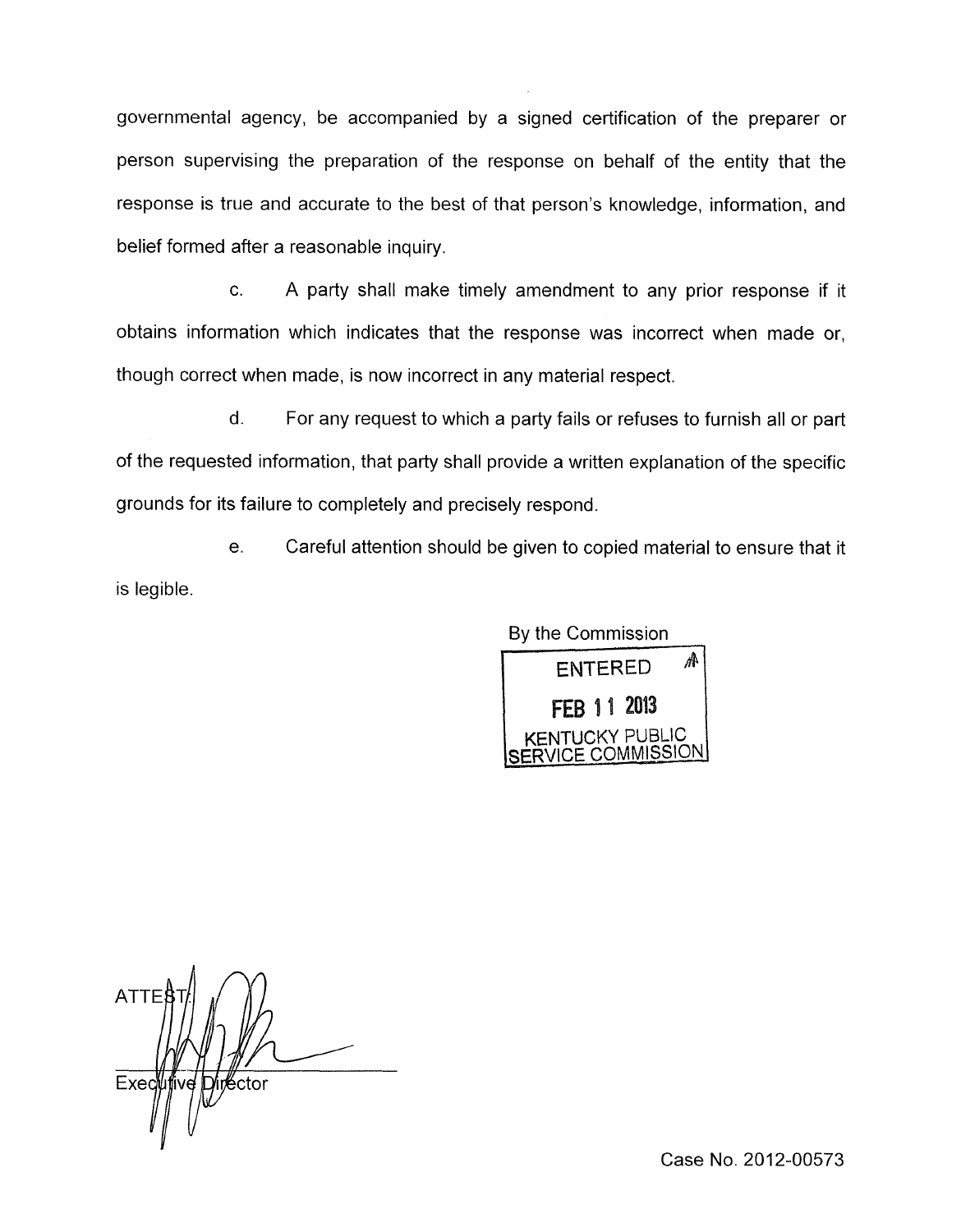#### APPENDIX

# APPENDIX TO AN ORDER OF THE KENTUCKY PUBLIC SERVICE COMMISSION IN CASE NO. 2012-00573 DATED FEB 1 1 2013

1. a. Provide a schedule of the calculation of the 12-month average line loss, by month, for November 2010 through October 2012.

b. Describe the measures that Kenergy has taken to reduce line loss during this period.

2. Provide Kenergy's monthly revenue reports (monthly billing summaries) showing the total revenue collected, including adjustments under the Fuel Adjustment Clause, as reported in Kenergy's monthly filings required by the Commission from November 1, 2010 through October 31, 2012.

3. Provide a schedule showing the calculation of the increase or decrease in Kenergy's base fuel costs per kWh as proposed by its wholesale electric supplier adjusted for Kenergy's 12-month average line loss for November 2010 through October 2012.

**4.** Provide a schedule of the present and proposed rates that Kenergy seeks to change, pursuant to 807 KAR 5:056, as calculated in Item 3 above, shown in comparative form.

*5.* Provide a statement showing, by cross-outs and italicized inserts, all proposed changes in rates. A copy of the current tariff may be used.